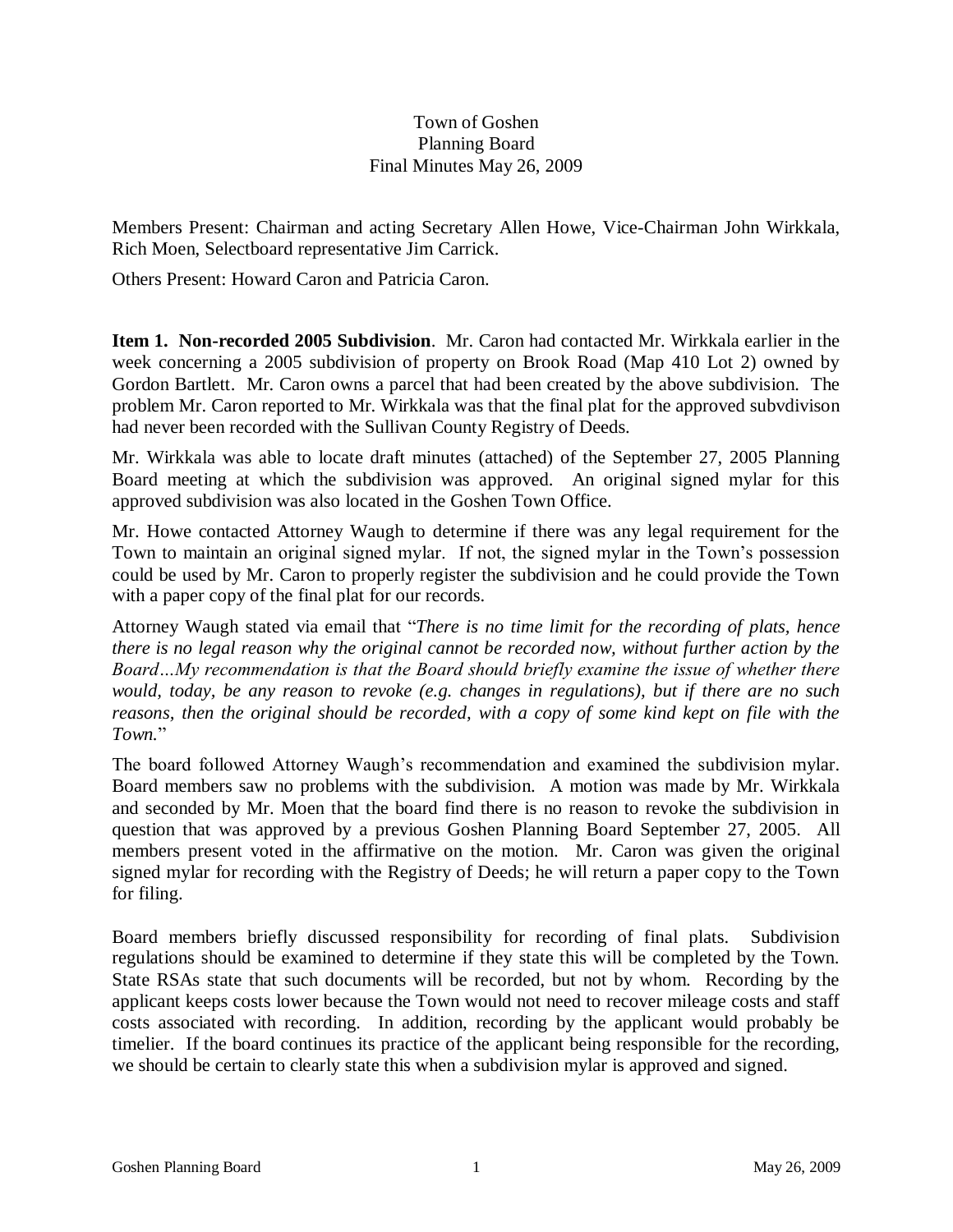**Item 2. Master Plan Update.** Peter Dzewaltowski emailed Mr. Howe on May 15 that a total of 131 surveys had been returned out of 639 mailed. Some mailed surveys were undeliverable. Mr. Dzewaltowski expected data entry would be completed by May 16 and a raw data summary would be provided to the board shortly thereafter. He planned to have a draft vision statement to the board prior to our June 2 meeting. He would like to reserve the board's June 30 meeting for a discussion of remaining project components. Mr. Howe has informed Mr. Dzewaltowski that June 30 has been reserved for Master Plan discussion. Mr. Howe handed out a draft of remaining Master Plan tasks (attached) that he had prepared. These tasks and descriptions had been developed early-on in the project and will require some refinement on June 30.

**Item 3. Finalize Minutes.** The board approved the 5-5-2009 draft minutes with modification. Mr. Wirkkala made a motion to accept the minutes, as modified. Mr. Moen seconded the motion and all were in favor.

**Item 4. Other Business.** Mr. Howe distributed the Errata sheet for the spiral bound the Zoning Ordinance documents distributed to board members earlier. The Errata sheet has also been included in the approximately half-dozen bound copies in the Town Office. The corrected document is available as a PDF on the Town web site for download and has been emailed to Attorney Waugh and Mr. Dzewaltowski.

Board Secretary Sue Peacock is on excused absence through June.

Mr. Moen made a motion to adjourn the meeting, Mr. Wirkkala seconded, and all were in favor to adjourn at approximately 8:00 P.M.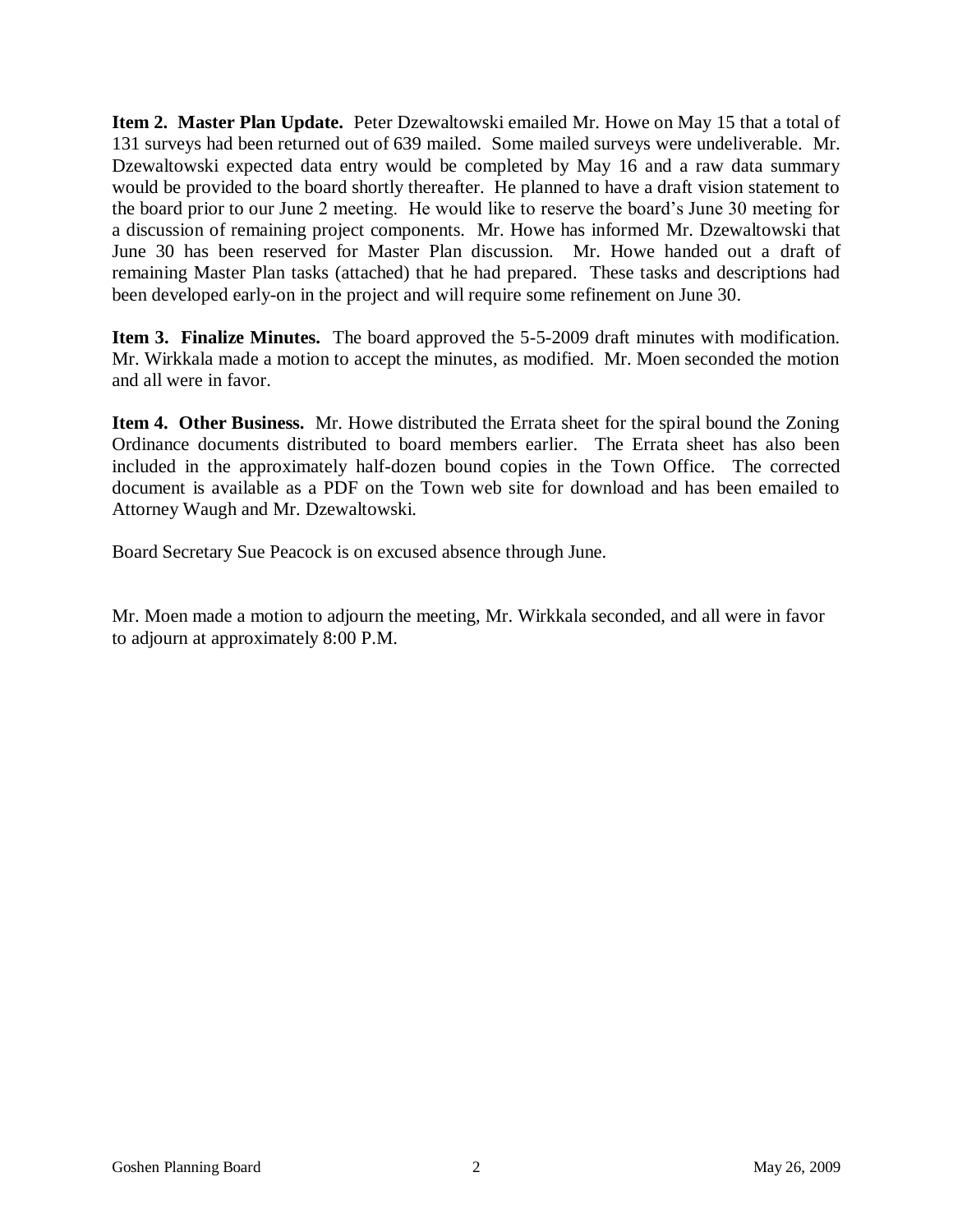# **TOWN OF GOSHEN PLANNING BOARD DRAFT MEETING MINUTES SEPTEMBER** 27, **2005**

**Members Present:** Judy Filkins, Richard Bennett, John Scranton, Rich Moen, Selectmen's Representative Jim Carrick and Ingrid Locher, Secretary.

**Others Present:** Howard and Priscilla Caron, Abutters Ernie Dennis, Paul and Jean Bennett.

The Planning Board Meeting was called to order by Acting Chairman Judy Filkins at 7:05 pm.

#### **Agenda Item 1: Gordon Bartlett Subdivision**

 $\label{eq:1} \begin{picture}(20,20)(-20,0) \put(0,0){\line(1,0){10}} \put(0,0){\line(1,0){10}} \put(0,0){\line(1,0){10}} \put(0,0){\line(1,0){10}} \put(0,0){\line(1,0){10}} \put(0,0){\line(1,0){10}} \put(0,0){\line(1,0){10}} \put(0,0){\line(1,0){10}} \put(0,0){\line(1,0){10}} \put(0,0){\line(1,0){10}} \put(0,0){\line(1,0){10}} \put(0,0){\line$ 

Howard Caron, representative for Gordon Bartlett presented the revised plats of the Gordon Bartlett property on Brook Rd. (Map 410 Lot 2) to the Planning Board. The Planning Board, Mr. Caron and the abutters reviewed the plat. Rich Moen noted that everything the Planning Board asked to have presented on the final plat was met. The proposed well, septic and house site were now designated on the plat.

Acting Chairman Judy Filkins asked if anyone had any questions about the subdivision. Jean Bennett asked if Mr. Caron planned to build a house on the property and he said yes.

Selectman Jim Carrick asked Mr. Caron why Mr. Bartlett was not present and Mr. Caron said he was working making money.

John Scranton expressed his displeasure with the lack of a mylar from the surveyor. He discussed the inconvenience and that the subdivision would not be final without it. Mr. Caron said he would get it from the surveyor tomorrow and bring it to the town office.

Rich Moen made a motion to approve the subdivision with contingency of receiving the mylar. Richard Bennett seconded the motion. All were in favor.

#### **Agenda Item 2: Schedule Excavation Site Visits**

The Planning Board scheduled the following two excavation inspections on OctoberlS, 2005.

| 1. Gary Caron      | 134 Washington Road | $9:00$ am  |
|--------------------|---------------------|------------|
| 2. Guildhall/Davis | Leer Hill           | $10:00$ am |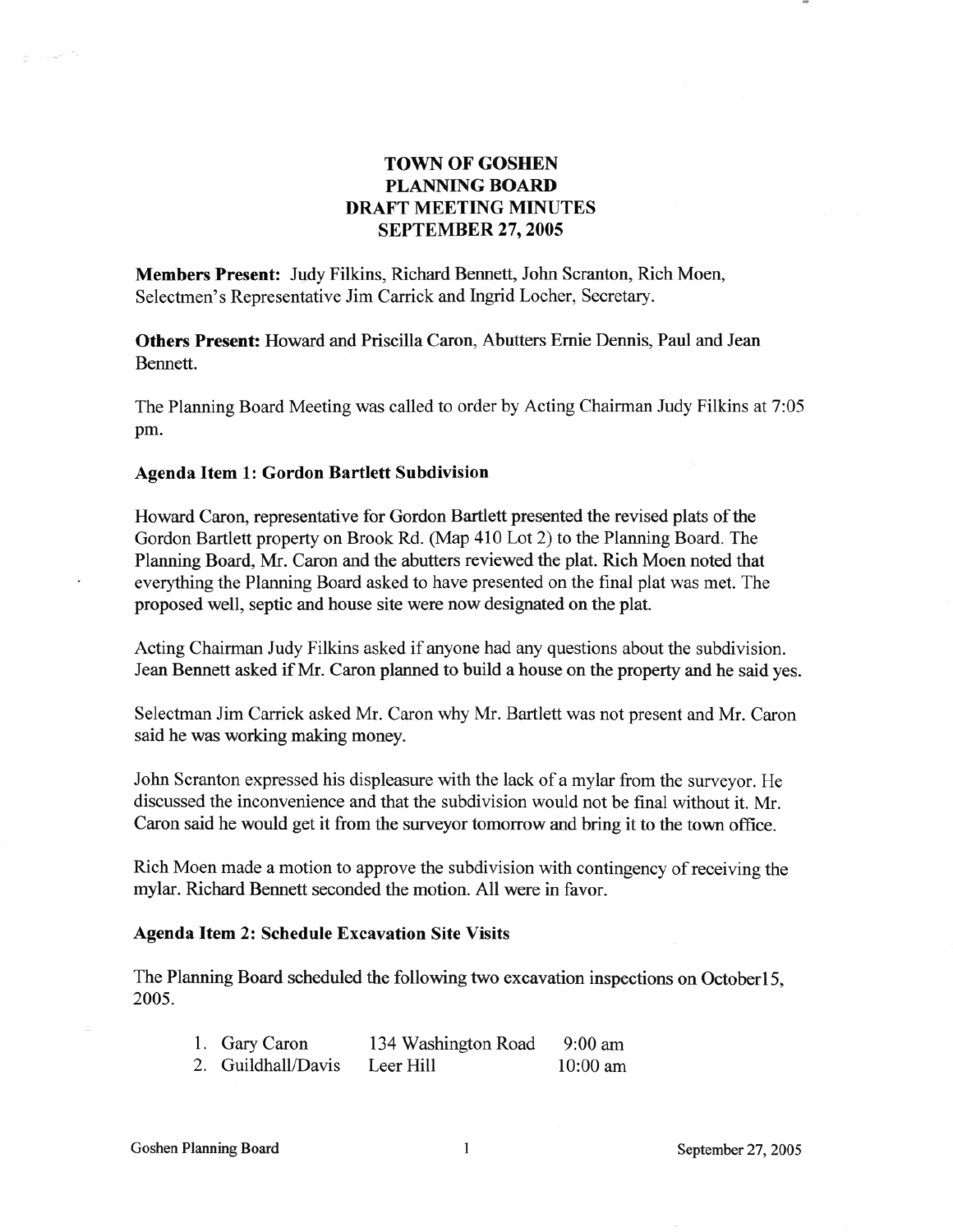## **Agenda Item 3: OEP Training**

**STATISTICS** 

Information and Registration forms for the fall OEP Planning and Zoning Conference on November 5, 2005 were distributed to Planning Board members.

The Planning Board discussed canceling the October 4, 2005 regular meeting. Rich Moen made a motion to cancel the October 4<sup>th</sup> meeting. Richard Bennett seconded the motion. All were in favor.

Richard Bennett made a motion to adjourn the meeting. Rich Moen seconded the motion. All were in favor. The meeting adjourned at 7:55 pm.

Respectfully submitted, Ingrid Locher Planning Board Secretary